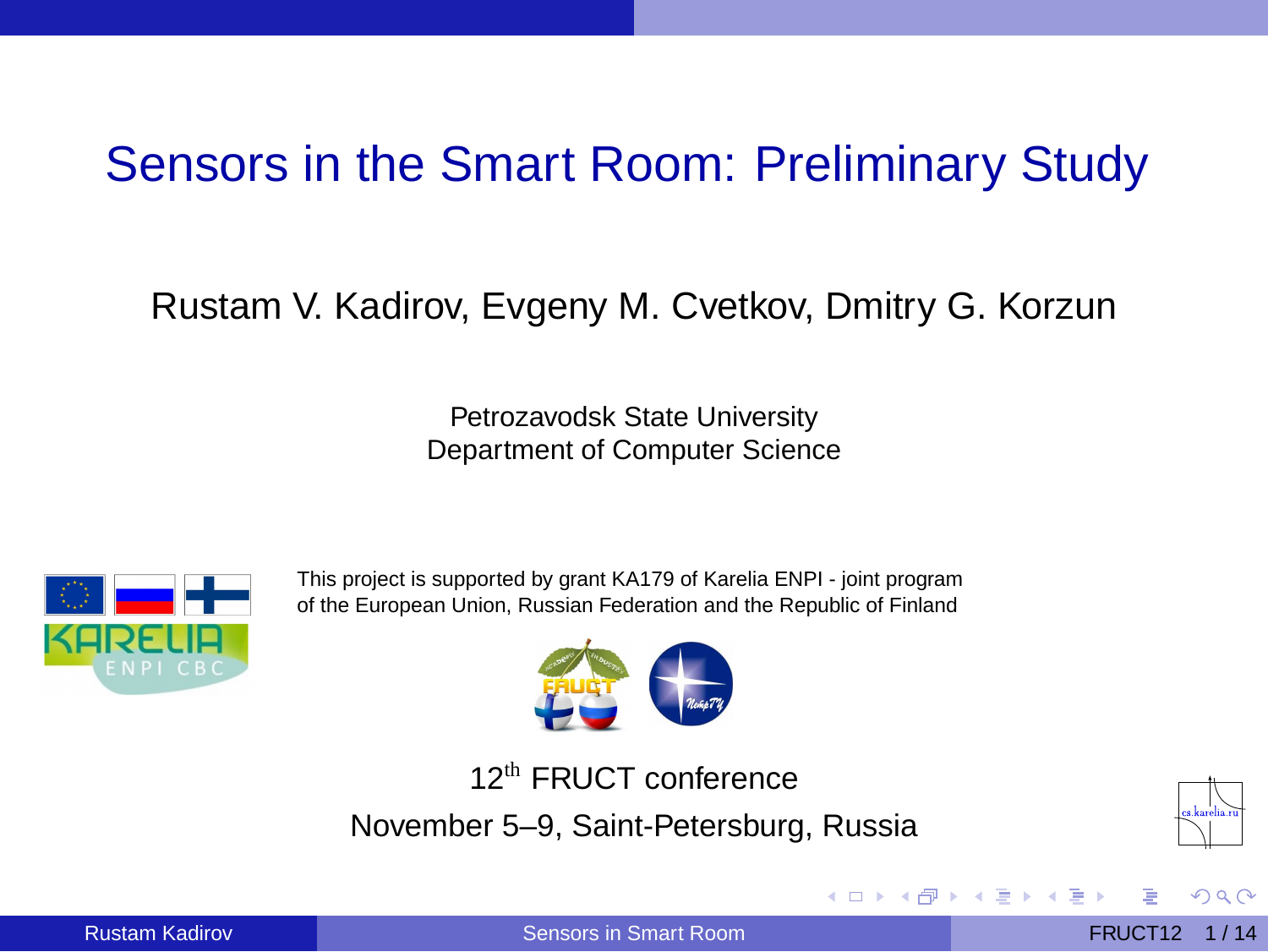## Table of Contents

#### 1 [PetrSU Smart Room](#page-2-0)

2 [Smart-M3 based development](#page-3-0)

#### 3 [Scenarios](#page-4-0)

#### 4 [Design](#page-10-0)

#### 5 [Conclusion](#page-13-0)



 $QQ$ 

画

×. ∍

4 m F ×.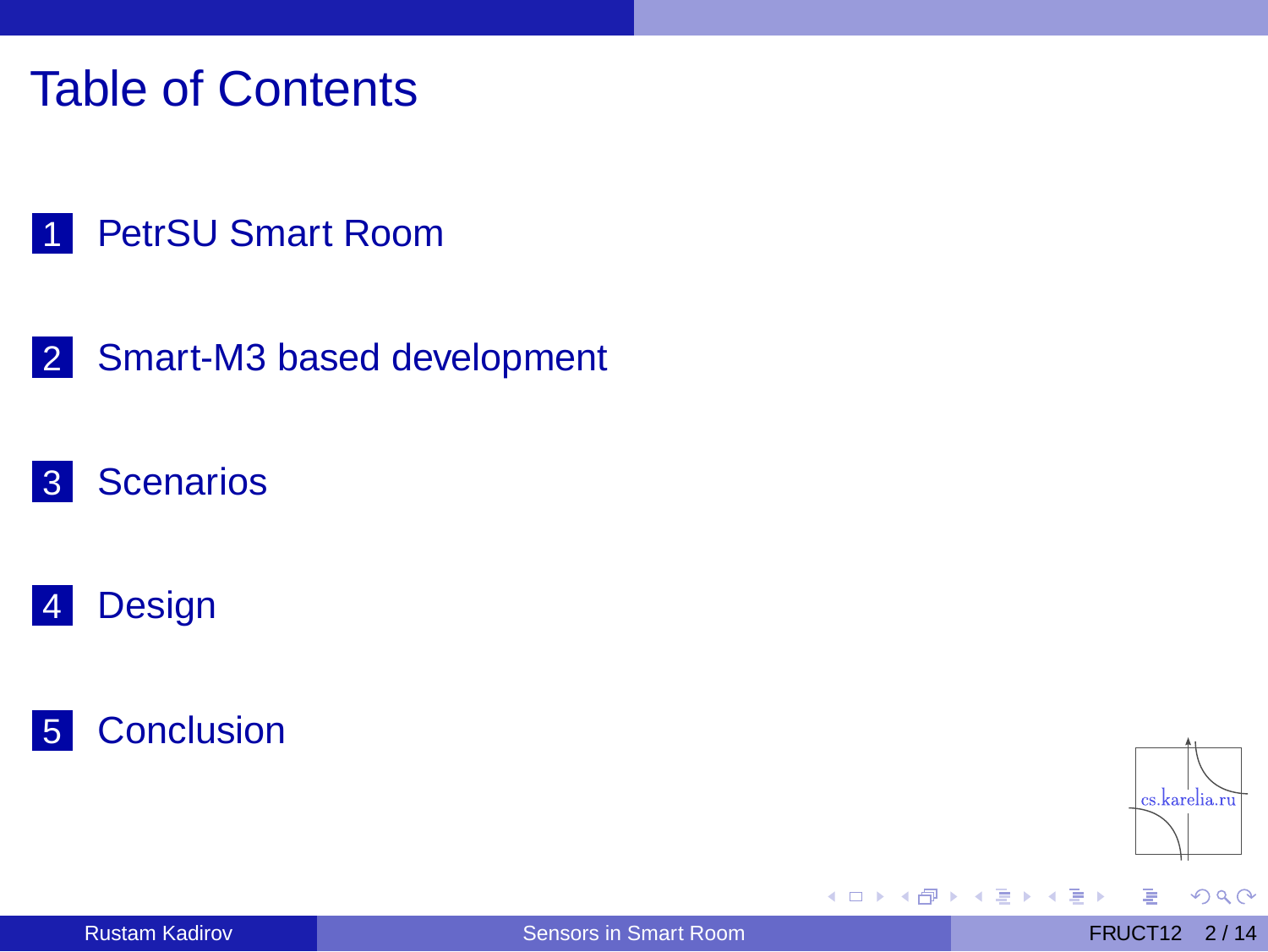### Smart Room



<span id="page-2-0"></span>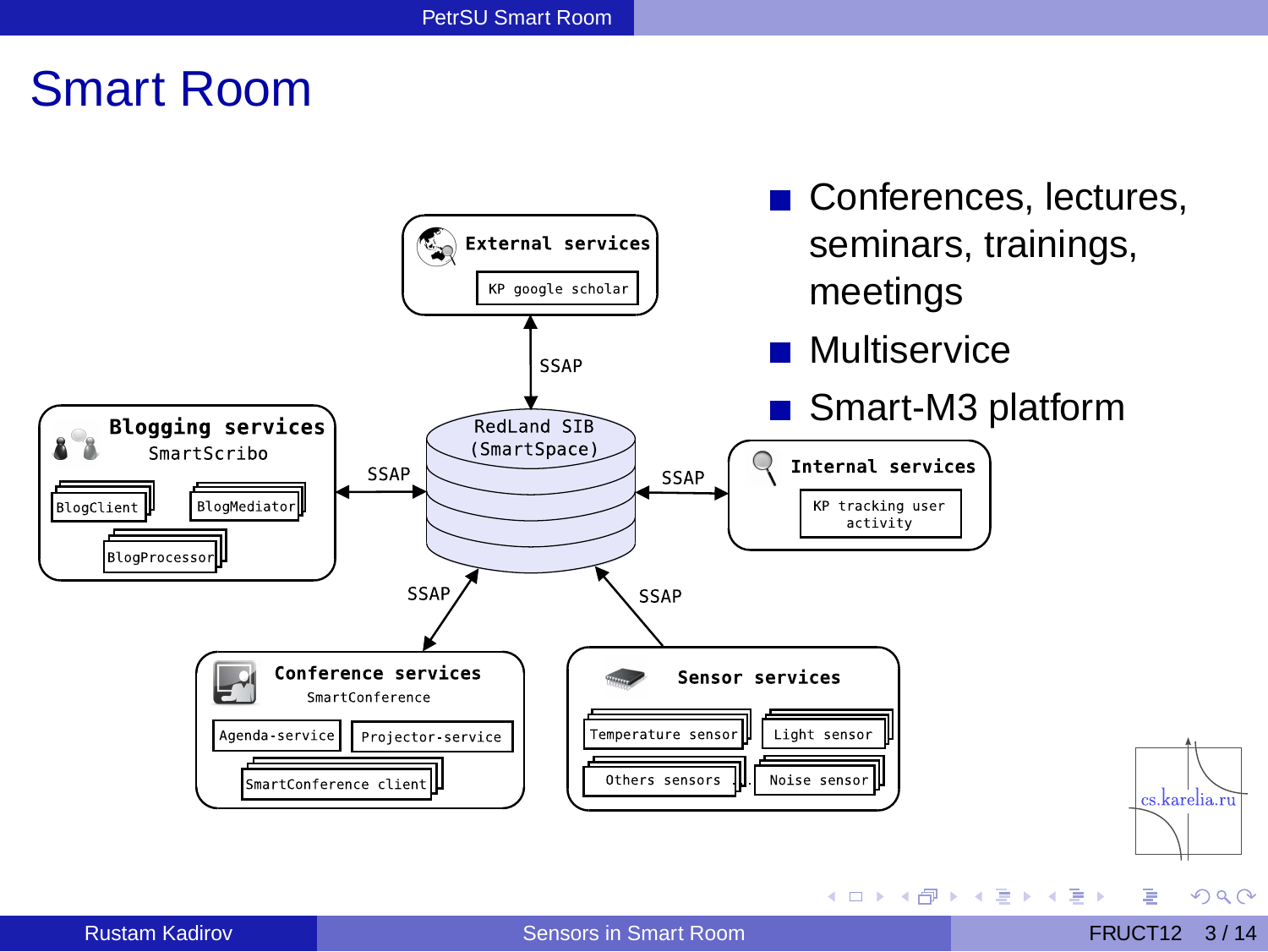### Smart-M3 platform



- Open source software project
- For each service own agent
- **Ontological** representation of data

 $+ \Box + 4 \Box$ 

 $\sim$ 

■ SmartSlog as Smart-M3 SDK

医全国医

 $\rightarrow$ 



<span id="page-3-0"></span> $QQ$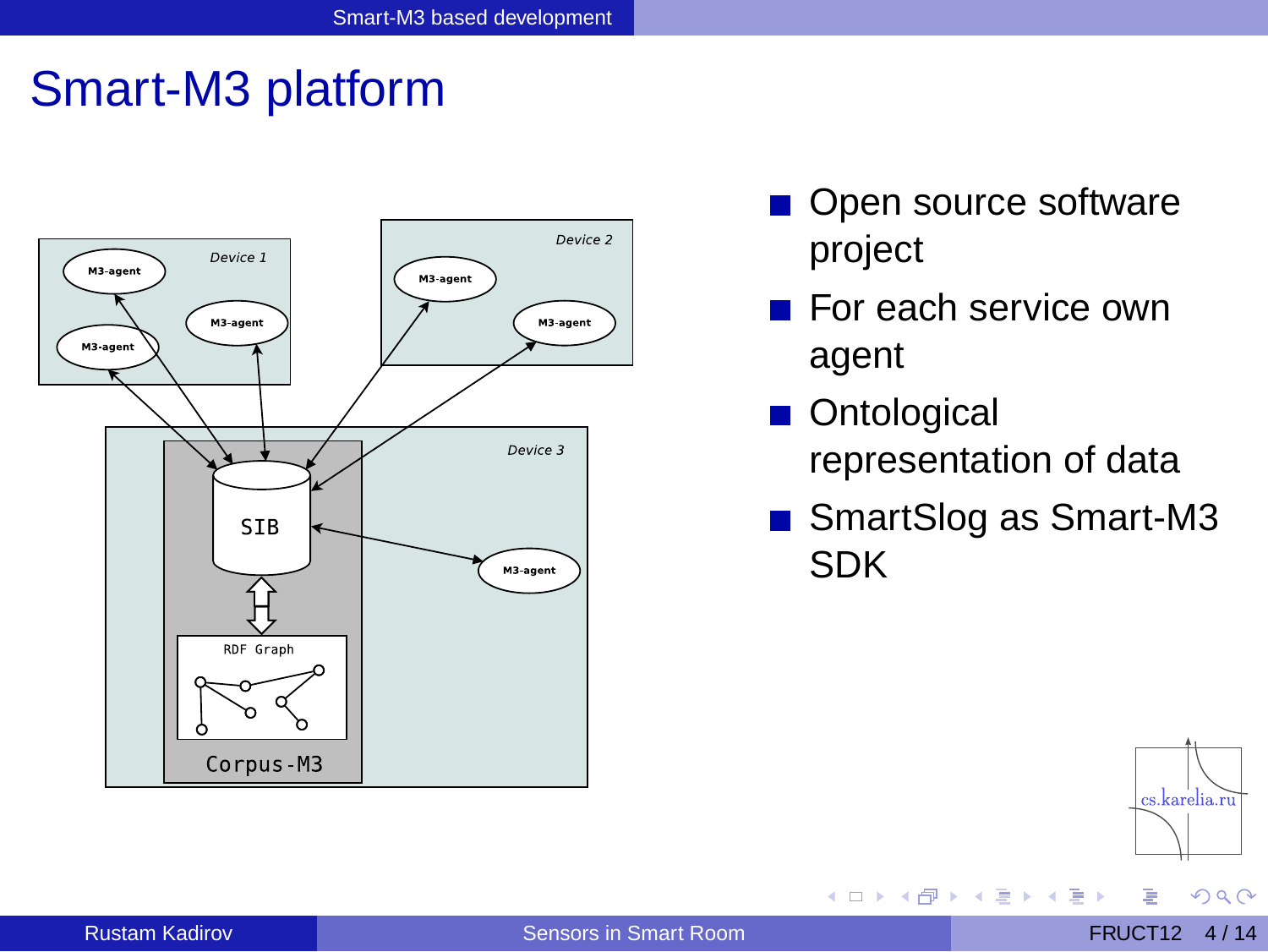Scenarios types

**Basic scenarios:** Sense, publish and use

Advanced scenarios: Use of contollable devices

■ Automated scenarios: Some decissions are perfomed without human



<span id="page-4-0"></span> $\Omega$   $\Omega$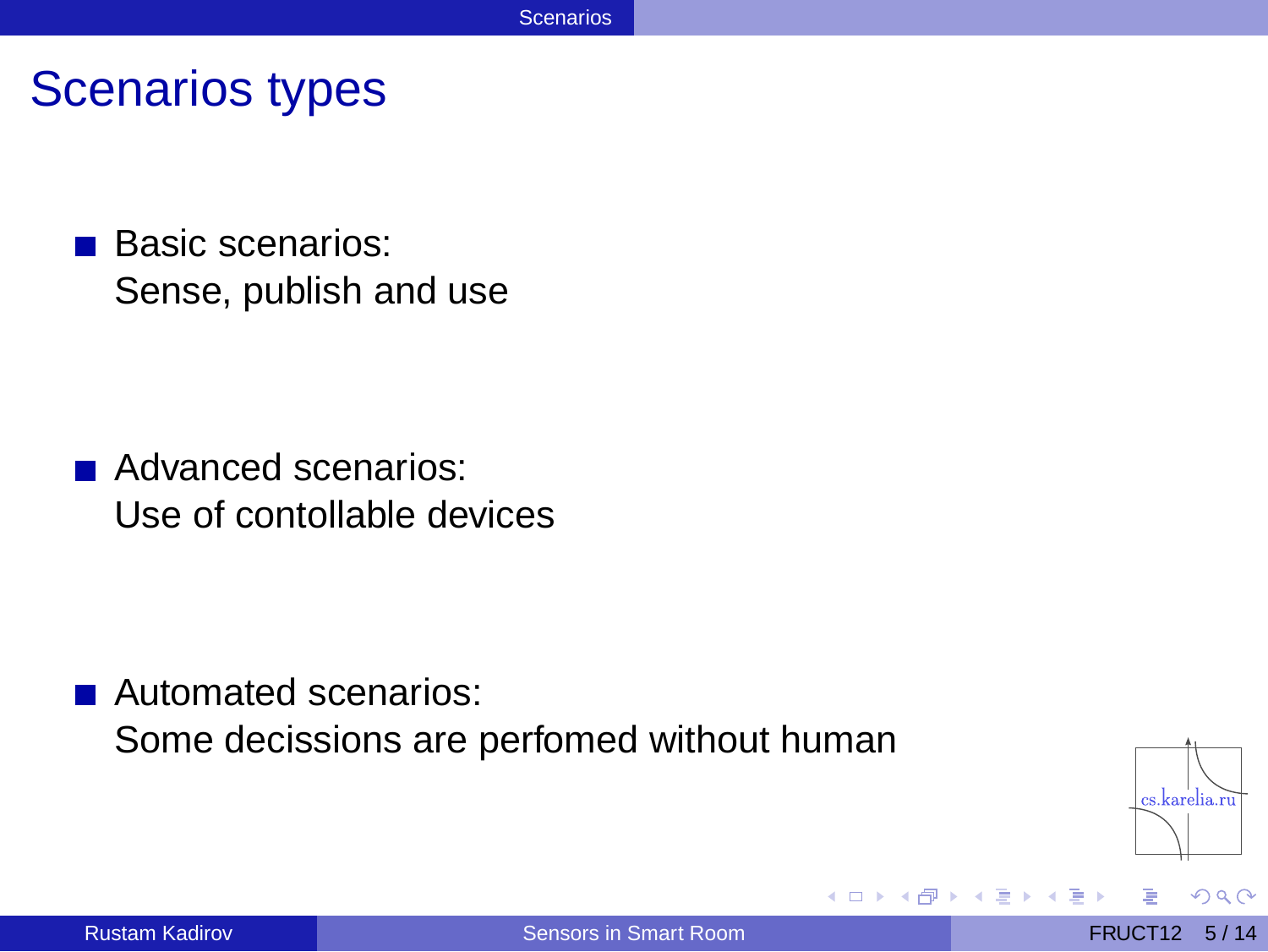# Represents sensor data (basic scenaio)

Measurements are represented on agenda and clients

Agenda: Smart Room client:





<span id="page-5-0"></span>イロト イ押 トイラト イラト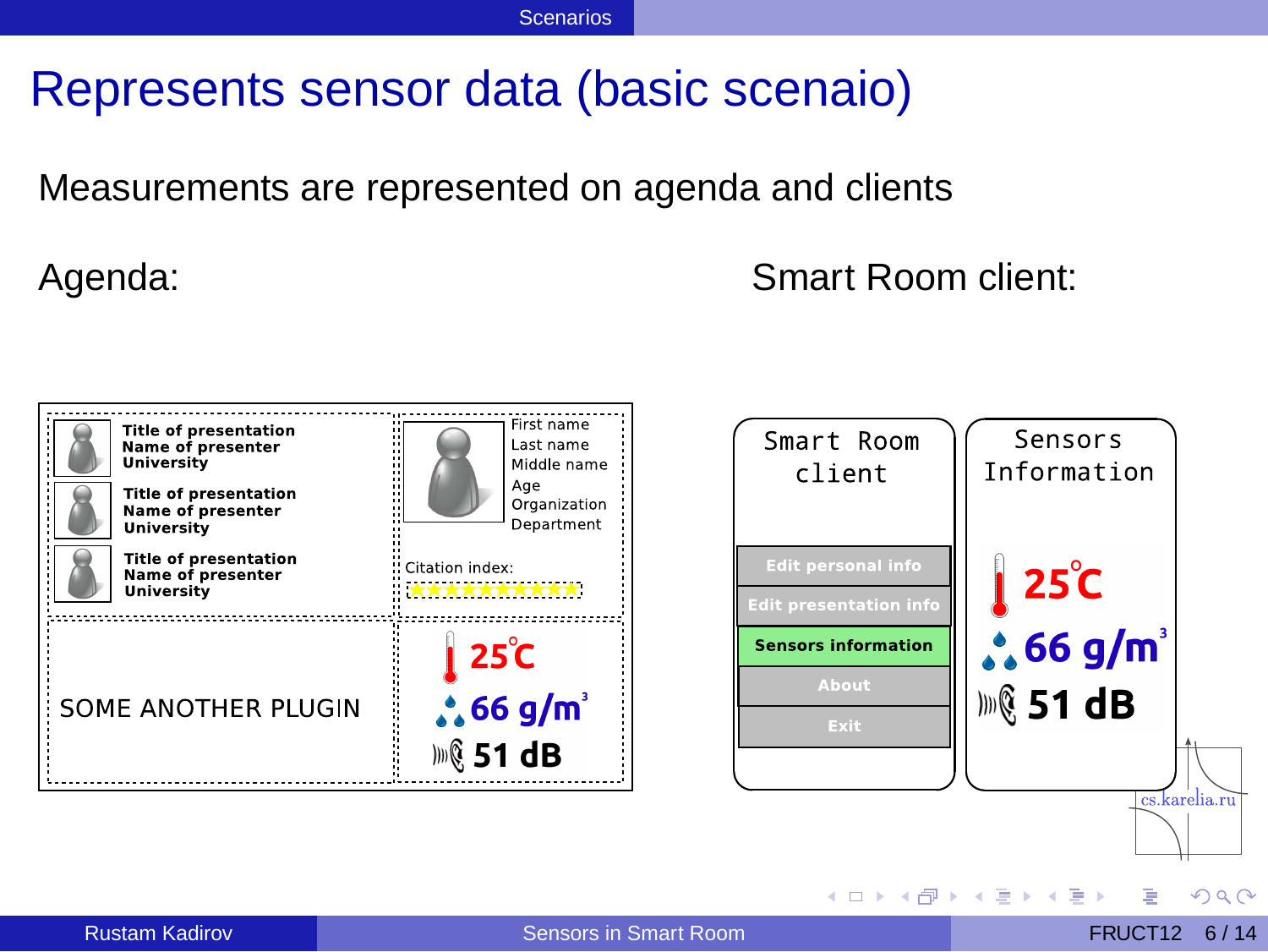# Alert notifications (basic scenaio)

Notify chairman about deviations from normal ranges



<span id="page-6-0"></span> $\Omega$   $\Omega$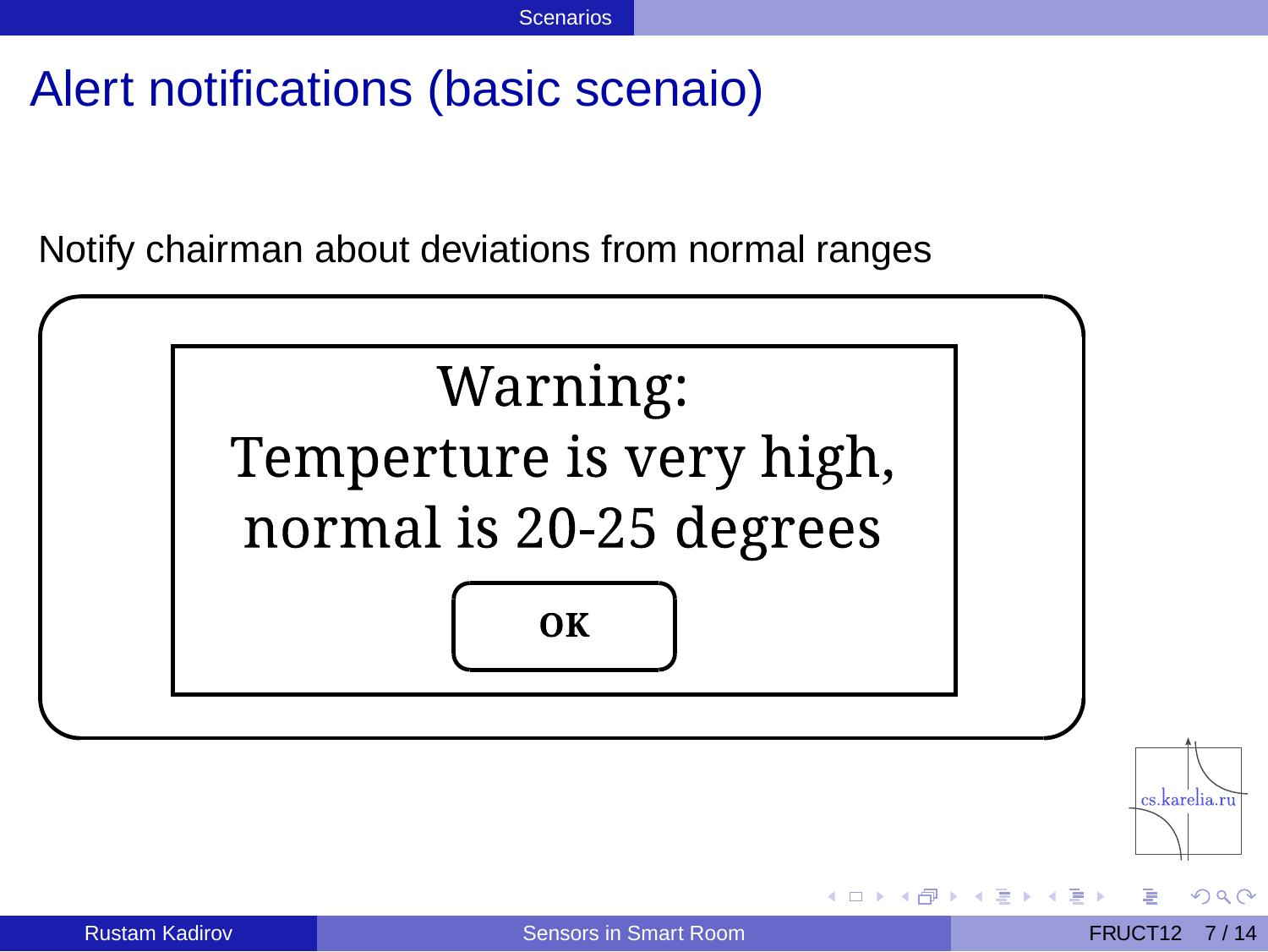# Light control (advanced scenarios)

Chairman checks illumination level and applies special modes for changing the level

- **Presentation: focus on presenter**
- Discussion: normal room light



<span id="page-7-0"></span> $\Omega$   $\Omega$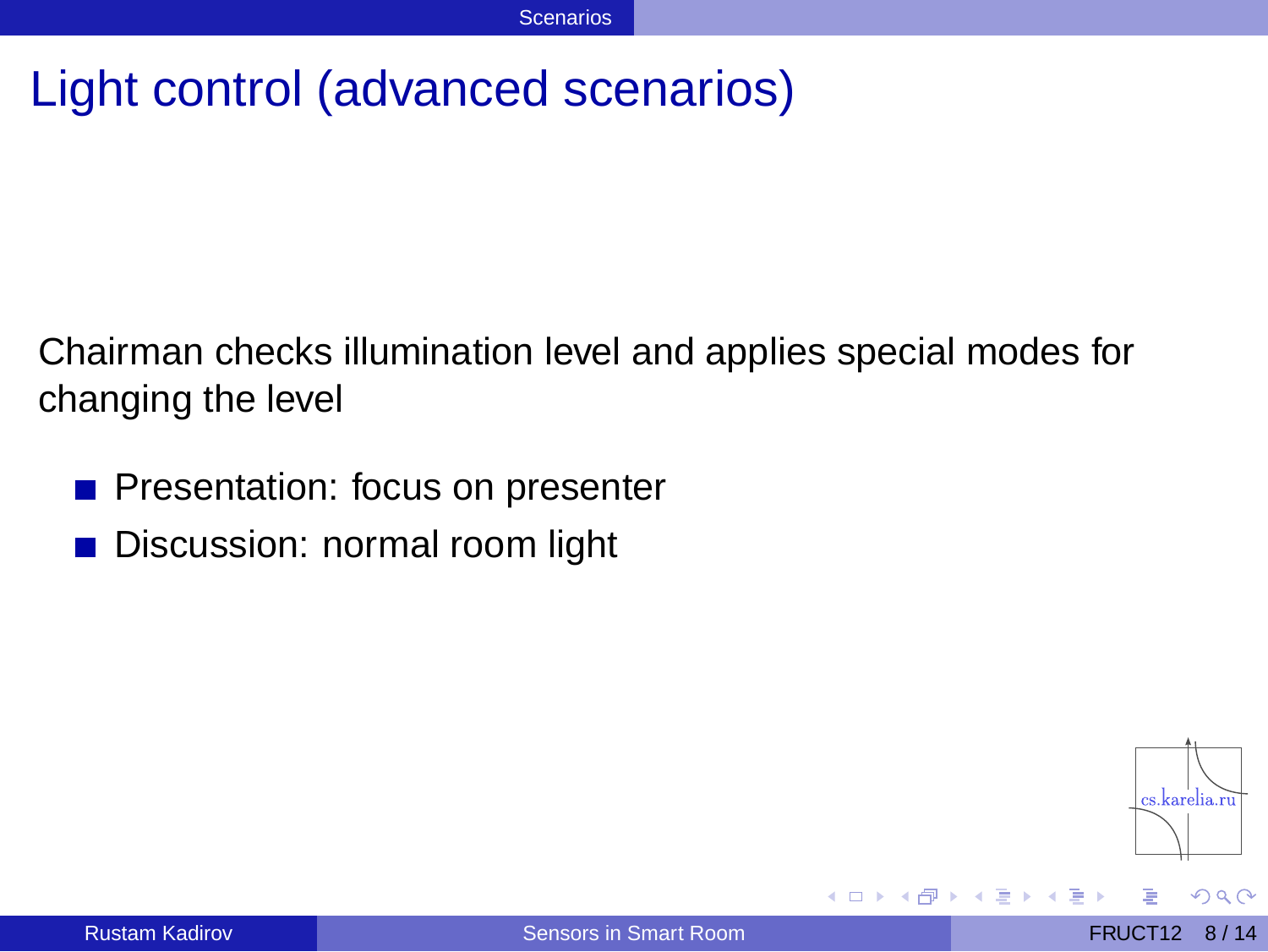# Automated control of devices (automated scenarios)

Example: conditioners, humidifiers, light devices.



<span id="page-8-0"></span> $\Omega$ 

**S** 

cs.karelia.ru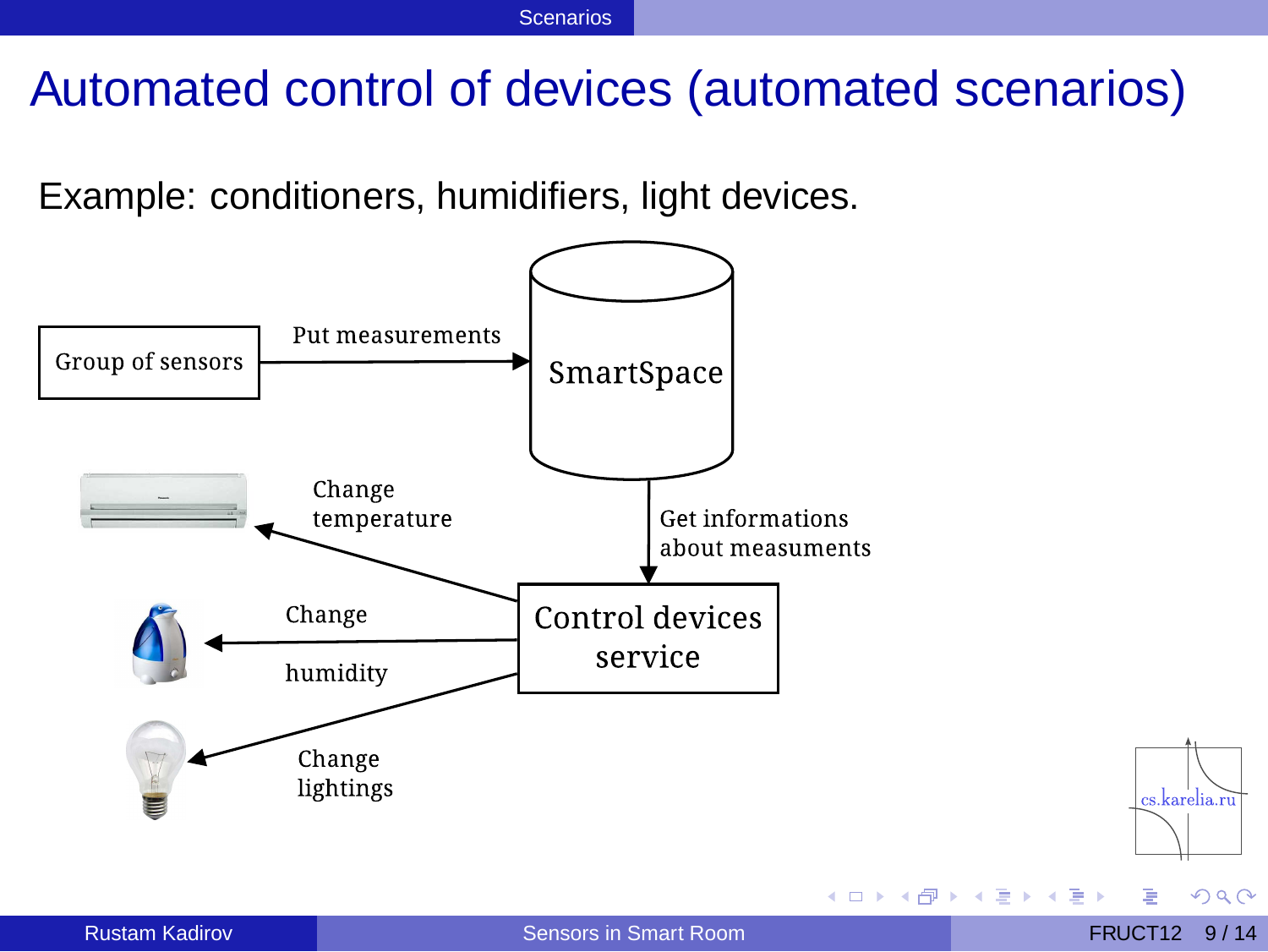## Detect noise in room (automated scenarios)

- Measure noise for each presentation
- Value of noise level link with each slide
- Information can be analyzed after conference
- **Finding the slide which caused the most audience reaction**

| Report about FRUCT conference               |         |           |
|---------------------------------------------|---------|-----------|
| // some another information                 |         |           |
| Sensors in th Smart Room: Preliminary Study | Slide # | Noise, dB |
|                                             |         | 100       |
|                                             |         | 251       |
|                                             |         | 234       |
| // some another information                 |         |           |

<span id="page-9-0"></span>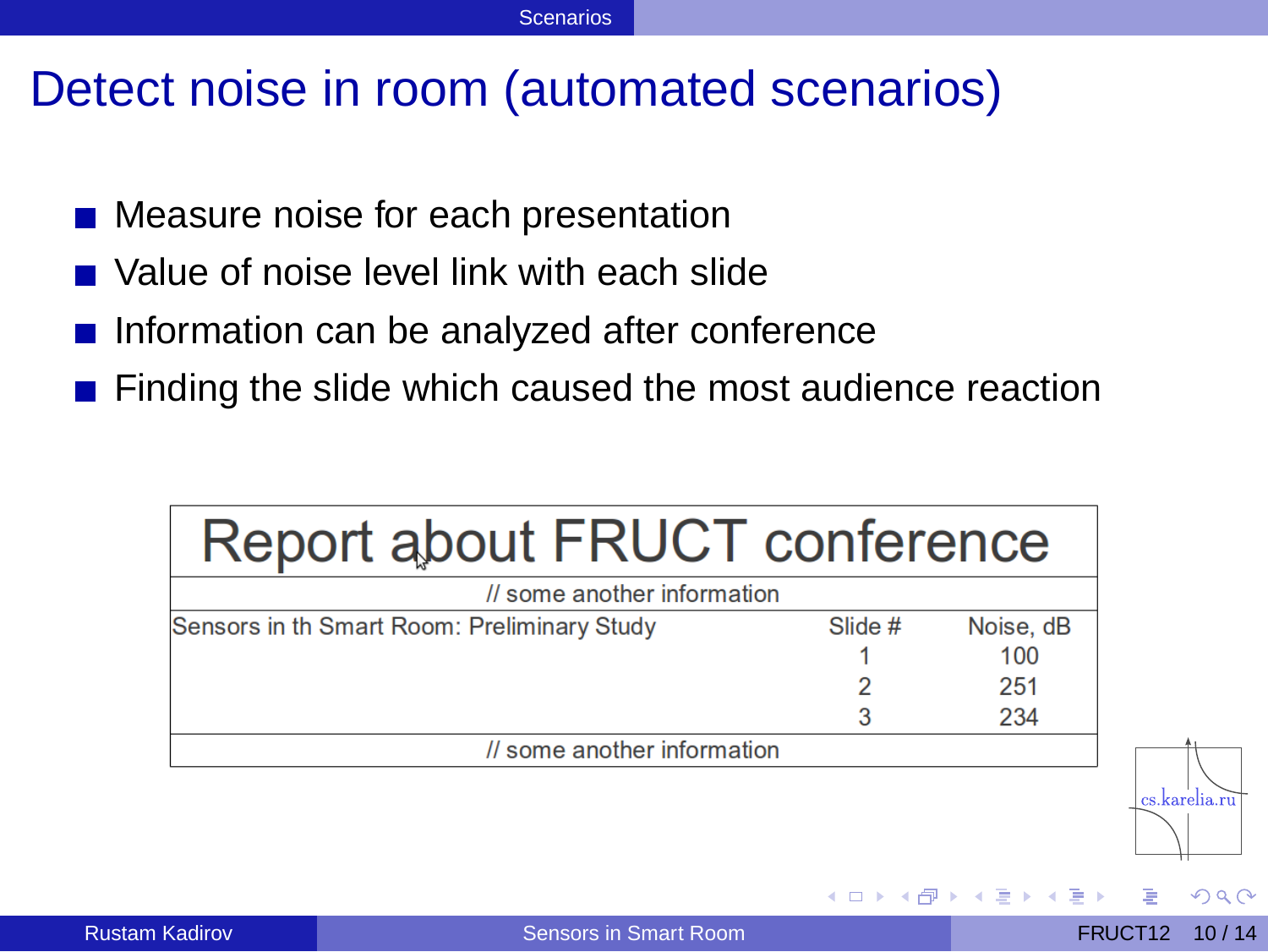### Sensors ontology



■ Based on Semantic Integration into Smart Sensor Room ontology Network Ontology (W3C) <http://www.w3.org/2005/Incubator/ssn/ssnx/ssn> cs.karelia.ru

<span id="page-10-0"></span> $QQ$ 

 $(0.12.10 \times 10^{-14} \times 10^{-14})$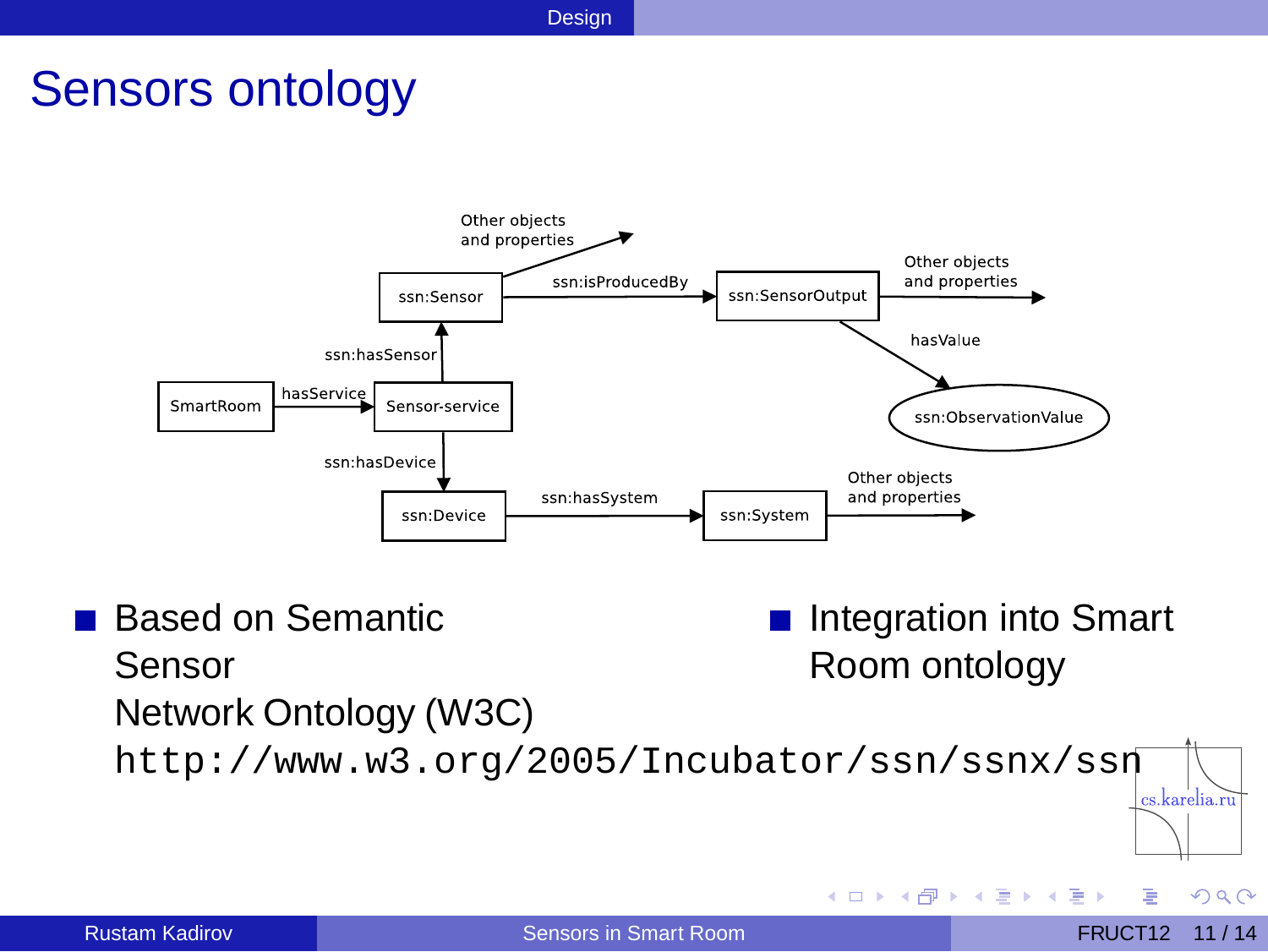#### **Development**



#### Equipment:

- Arduino platform
- Light sensor, temperature sensor and noise detector
- Conditioner, humidifier and devices for light control

#### Program tools:

- Arduino IDE
- **CKPI** library
- SmartSlog SDK

<span id="page-11-0"></span>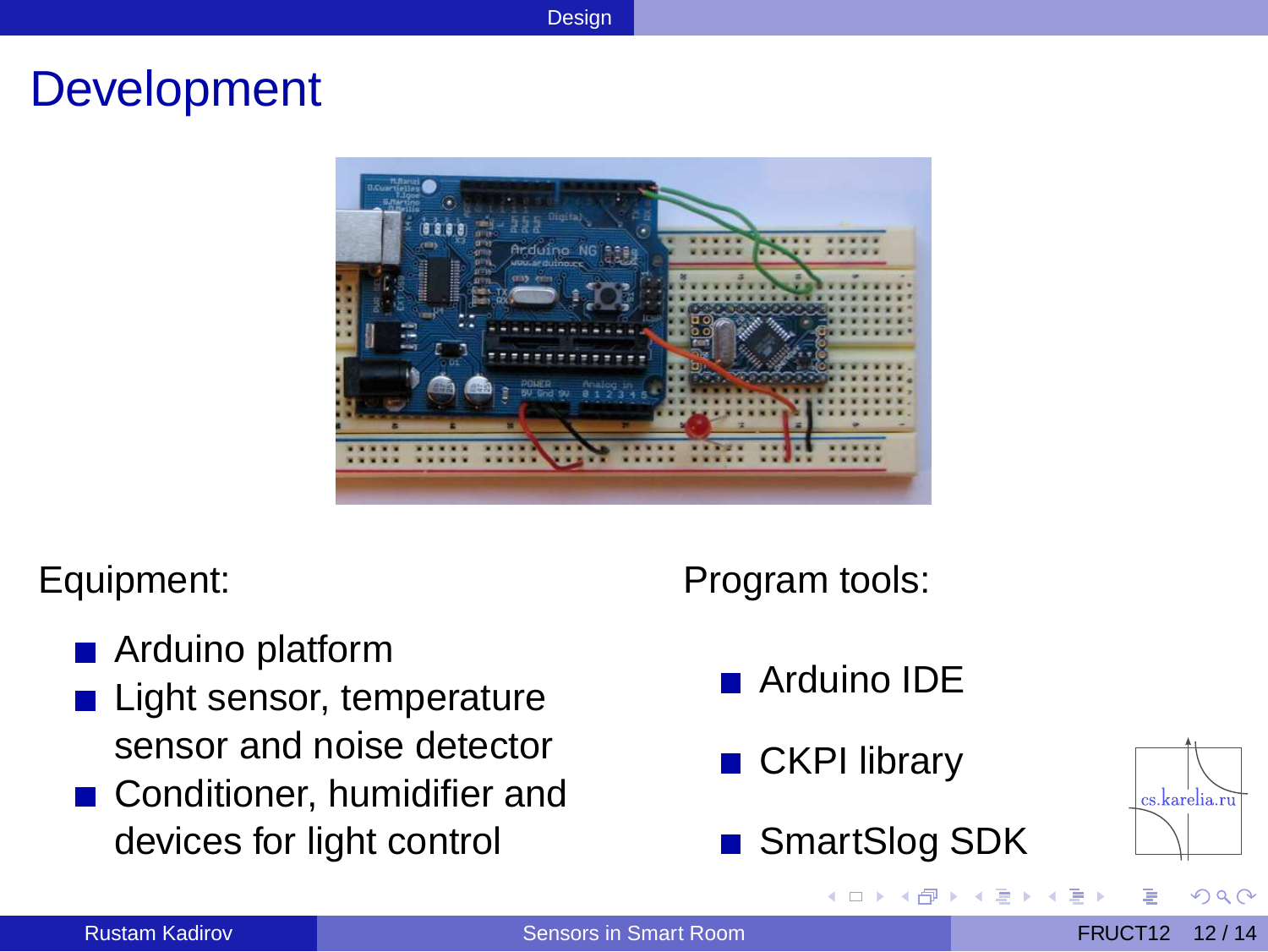# Implementation

Centralized:

- managed by a computer
- software on computer
- **a** applying all features of Smart-M3

Self-contained:

- low-capacity devices  $\mathcal{L}_{\mathcal{A}}$
- number libraries for install is minimized



<span id="page-12-0"></span> $QQ$ 

 $\sim$